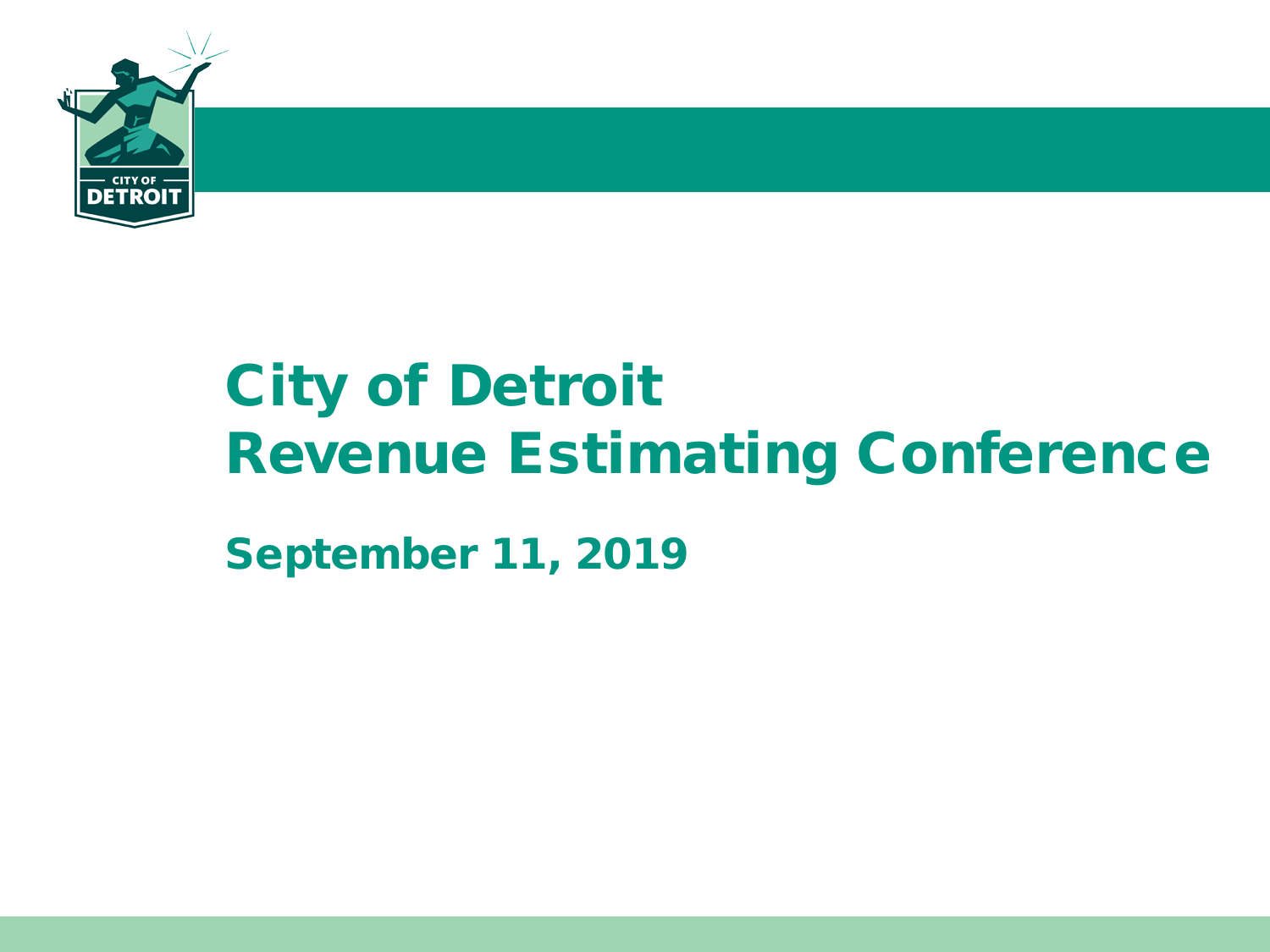

## **Overview:**

- Michigan PA 279 of 1909, Section 117.4t(1)(d), as amended by PA 182 of 2014, states the City of Detroit shall hold biannual revenue estimating conferences that establish the official economic forecast and forecast of anticipated City revenues.
- Revenues are established independently by the following voting principals:
	- **David P. Massaron:** Chief Financial Officer, City of Detroit
	- **Eric Bussis:** Chief Economist, Director, Office of Revenue and Tax Analysis, Michigan Department of Treasury
	- **George Fulton, PhD:** Director Emeritus, Research Professor Emeritus, Research Seminar In Quantitative Economics (RSQE), Department of Economics, University of Michigan

**The approved estimates that follow include the current fiscal year (FY 2020) and the four succeeding fiscal years (FY 2021 – FY 2024).**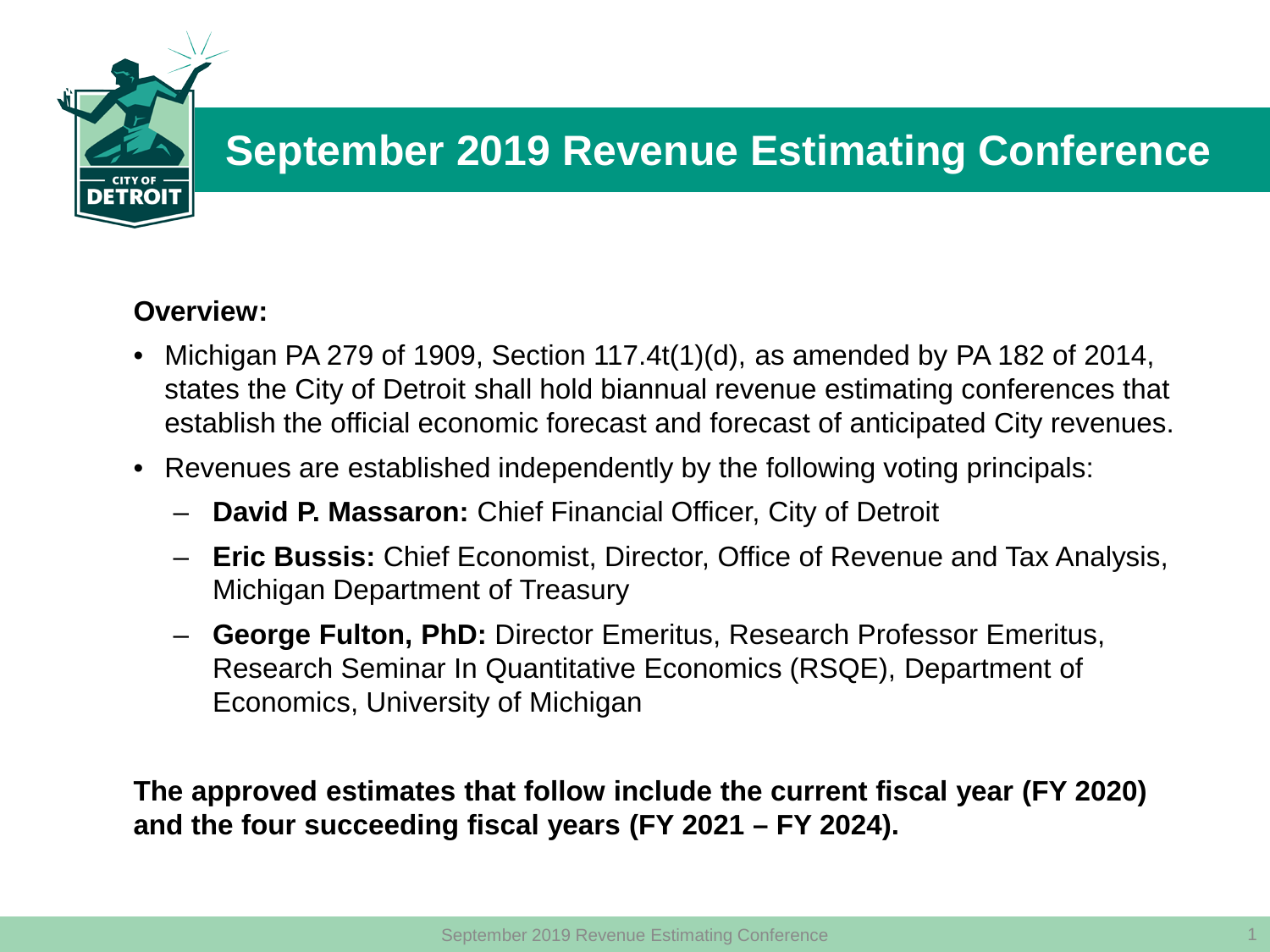

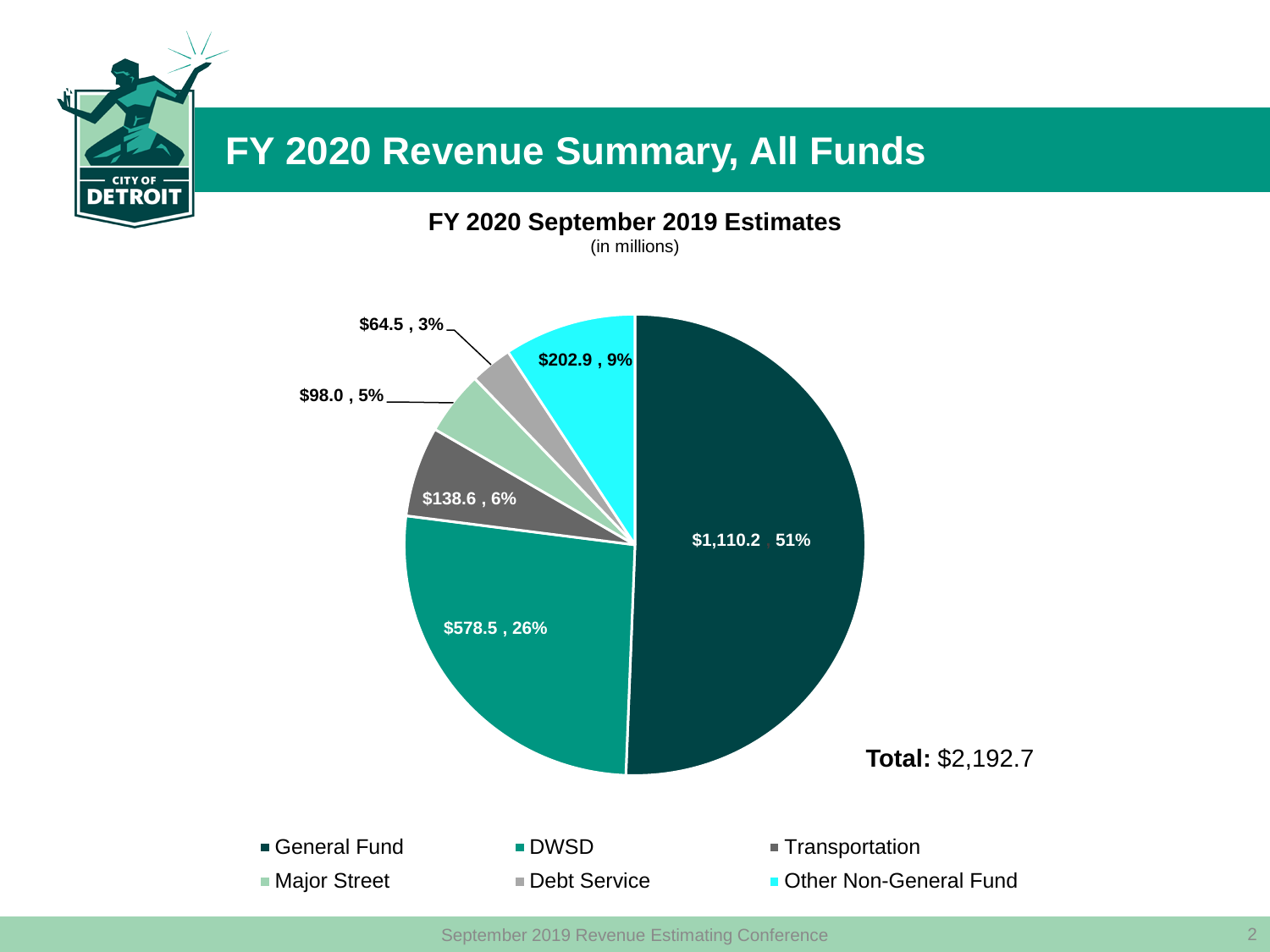

# **Proposed Revenue Estimates**

**General Fund Revenue Estimates**

(in millions)

|                                  |    |                      |     | September 2019 Estimates |    |             |             |  |                 |            |     |             |            |     |                 |            |             |         |
|----------------------------------|----|----------------------|-----|--------------------------|----|-------------|-------------|--|-----------------|------------|-----|-------------|------------|-----|-----------------|------------|-------------|---------|
|                                  |    | <b>FY19</b>          |     |                          |    |             | %           |  |                 |            |     |             |            |     |                 |            |             |         |
|                                  |    | <b>Unaudited</b>     |     | <b>FY20</b>              |    | <b>FY20</b> | Change      |  | <b>FY21</b>     | %          |     | <b>FY22</b> | %          |     | <b>FY23</b>     | %          | <b>FY24</b> | %       |
|                                  |    | Actual               |     | <b>Budget</b>            |    | Est         | v. FY19     |  | Est             | Change     |     | Est         | Change     |     | Est             | Change     | Est         | Change  |
| <b>Major Taxes</b>               |    |                      |     |                          |    |             |             |  |                 |            |     |             |            |     |                 |            |             |         |
| Income Tax <sup>1</sup>          |    | 364.9                | Ś   | 324.3                    | Ś. | 325.0       | $-10.9%$ \$ |  | 333.5           | 2.6%       | -\$ | 344.0       | 3.1%       | \$  | 354.1           | $2.9\%$ \$ | 364.2       | 2.9%    |
| Recurring                        |    | 316.2                |     | 322.3                    |    | 323.0       | 2.2%        |  | 331.5           | 2.6%       |     | 342.0       | 3.2%       |     | 352.1           | 3.0%       | 362.2       | 2.9%    |
| Assessments                      |    | 4.7                  |     | 2.0                      |    | 2.0         | $-57.4%$    |  | 2.0             | 0.0%       |     | 2.0         | 0.0%       |     | 2.0             | 0.0%       | 2.0         | 0.0%    |
| Non-recurring                    |    | 44.0                 |     |                          |    |             | $-100.0%$   |  |                 |            |     |             |            |     |                 |            |             |         |
| <b>State Revenue Sharing</b>     |    | 202.6                |     | 204.5                    |    | 203.1       | 0.2%        |  | 199.9           | $-1.6%$    |     | 201.1       | 0.6%       |     | 202.3           | 0.6%       | 203.5       | 0.6%    |
| Statutory                        |    | 141.1                |     | 140.5                    |    | 140.5       | $-0.4%$     |  | 140.5           | 0.0%       |     | 140.5       | 0.0%       |     | 140.5           | 0.0%       | 140.5       | 0.0%    |
| Constitutional                   |    | 61.5                 |     | 64.0                     |    | 62.6        | 1.8%        |  | 59.4            | $-5.1%$    |     | 60.6        | 2.0%       |     | 61.8            | 2.0%       | 63.0        | 1.9%    |
| <b>Wagering Tax</b>              |    | 183.8                |     | 184.3                    |    | 185.8       | 1.1%        |  | 187.6           | 1.0%       |     | 189.4       | 1.0%       |     | 191.3           | 1.0%       | 193.3       | 1.0%    |
| Property Tax                     |    | 127.2                |     | 126.5                    |    | 131.3       | 3.2%        |  | 132.8           | 1.1%       |     | 133.1       | 0.2%       |     | 133.4           | 0.2%       | 134.5       | 0.8%    |
| Tax Increment Financing Capture  |    | (12.3)               |     | (11.2)                   |    | (14.0)      | 13.8%       |  | (14.3)          | 2.1%       |     | (13.9)      | $-2.8%$    |     | (14.2)          | 2.2%       | (14.6)      | 2.8%    |
| <b>Net Property Tax</b>          |    | 114.9                |     | 115.3                    |    | 117.3       | 2.1%        |  | 118.5           | 1.0%       |     | 119.2       | 0.6%       |     | 119.2           | 0.0%       | 119.9       | 0.6%    |
| Current                          |    | 84.0                 |     | 83.7                     |    | 85.4        | 1.7%        |  | 86.6            | 1.4%       |     | 88.1        | 1.7%       |     | 89.1            | 1.1%       | 92.2        | 3.5%    |
| Delinquent                       |    | 30.9                 |     | 31.6                     |    | 31.9        | 3.2%        |  | 31.9            | 0.0%       |     | 31.1        | $-2.5%$    |     | 30.1            | $-3.2%$    | 27.7        | $-8.0%$ |
| <b>Utility Users Tax</b>         |    | 41.5                 |     | 43.8                     |    | 42.4        | 2.2%        |  | 43.2            | 1.9%       |     | 44.6        | 3.2%       |     | 46.5            | 4.3%       | 48.8        | 4.9%    |
| To Public Lighting Authority     |    | (12.5)               |     | (12.5)                   |    | (12.5)      | 0.0%        |  | (12.5)          | 0.0%       |     | (12.5)      | 0.0%       |     | (12.5)          | 0.0%       | (12.5)      | 0.0%    |
| <b>Net Utility Users Tax</b>     |    | 29.0                 |     | 31.3                     |    | 29.9        | 3.1%        |  | 30.7            | 2.7%       |     | 32.1        | 4.6%       |     | 34.0            | 5.9%       | 36.3        | 6.8%    |
| <b>Subtotal, Major Taxes</b>     |    | 895.2 \$             |     | 859.7                    | \$ | 861.1       | $-3.8\%$ \$ |  | 870.2           | $1.1\%$ \$ |     | 885.8       | $1.8\%$ \$ |     | 900.9           | $1.7\%$ \$ | 917.2       | 1.8%    |
| Other Revenues <sup>2</sup>      | \$ | 200.0                | \$. | 226.5                    |    | 249.1       | 24.6% \$    |  | 233.4           | $-6.3%$ \$ |     | 233.5       | 0.0%       | \$. | 234.4           | $0.4\%$ \$ | 235.8       | 0.6%    |
| Recurring                        |    | 195.0                |     | 224.0                    |    | 230.0       | 17.9%       |  | 232.5           | 1.1%       |     | 232.6       | 0.0%       |     | 233.5           | 0.4%       | 234.9       | 0.6%    |
| Non-recurring                    |    | 5.0                  |     | 2.5                      |    | 19.1        | 282.0%      |  | 0.9             | $-95.3%$   |     | 0.9         | 0.0%       |     | 0.9             | 0.0%       | 0.9         | 0.0%    |
| <b>Grand Total, General Fund</b> |    | $$1,095.2 \$1,086.2$ |     |                          |    | \$1,110.2   |             |  | 1.4% \$ 1,103.6 | $-0.6%$ \$ |     | 1,119.3     |            |     | 1.4% \$ 1,135.3 | $1.4\%$ \$ | 1,153.0     | 1.6%    |

(1) FY19 includes \$23m in one-time corporate collections and \$2m in partnership.

(2) FY20 Sept Est includes \$16.6m sale of Millennium Garage and \$1.6m sale of city real property offset for Housing Affordability Fund.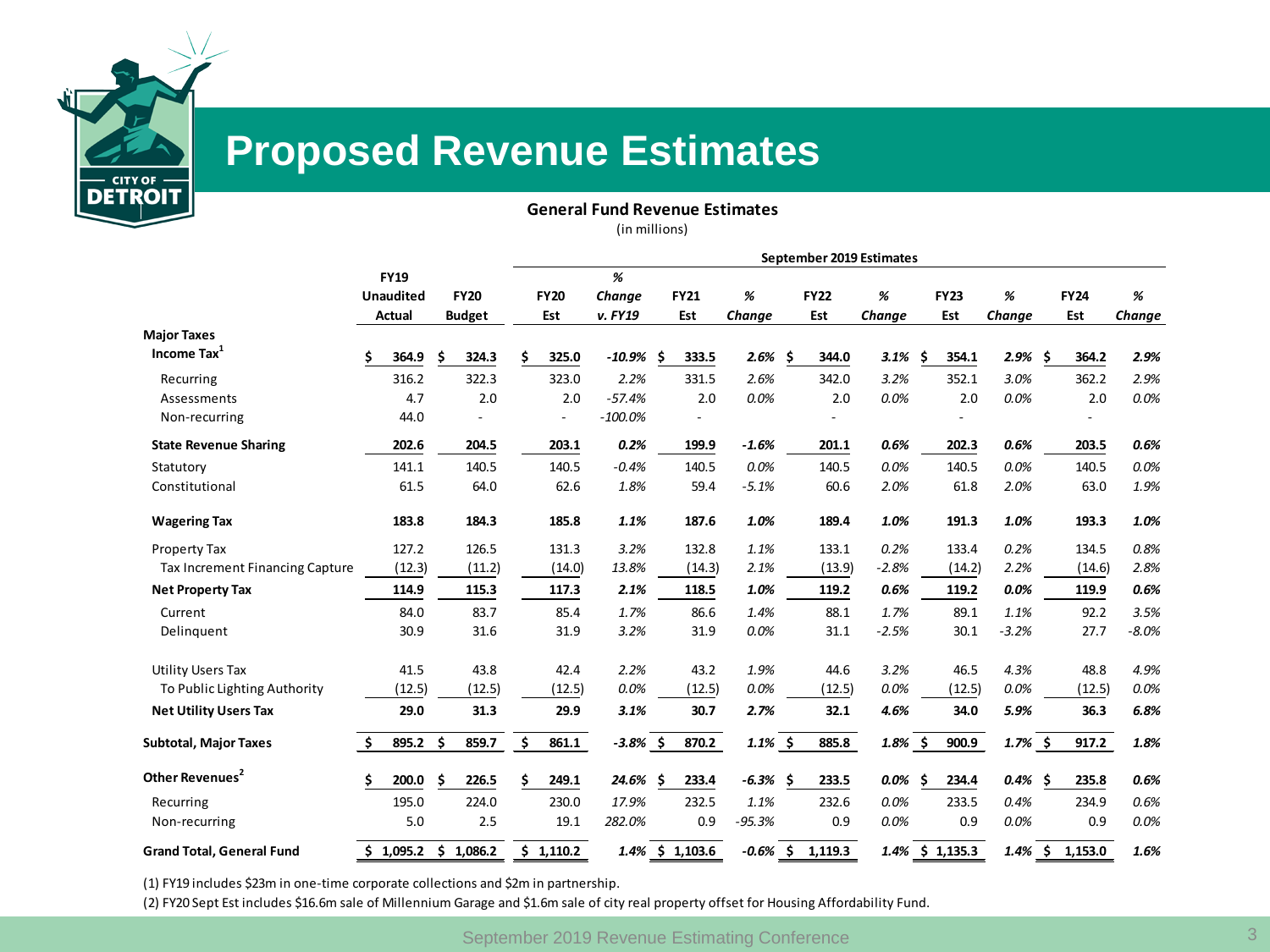

## **Revenue Summary**

## • **FY 2019 Unaudited Actuals:**

– Collections through June are above budget target. Actuals are subject to change pending final adjustments.

## • **FY 2020 changes since the Adopted Budget:**

- Major revenues slightly revised based on fiscal 2019 collections and current economic assumptions.
- Recurring Other Revenues increased Investment Earnings based on updated information and FY19 collections.
- Non-recurring Other Revenues updated to include Millennium Garage sale.

## • **FY 2021-2024 forecast:**

- Modest annual growth rates across major taxes and other revenues.
- Income Tax assumes GDP growth slows for FY20 and FY21 resulting in annual growth rate below recent actual activity.
- State Revenue Sharing assumes 2020 Census lower than 2010 Census, resulting in FY21 revenue reduction.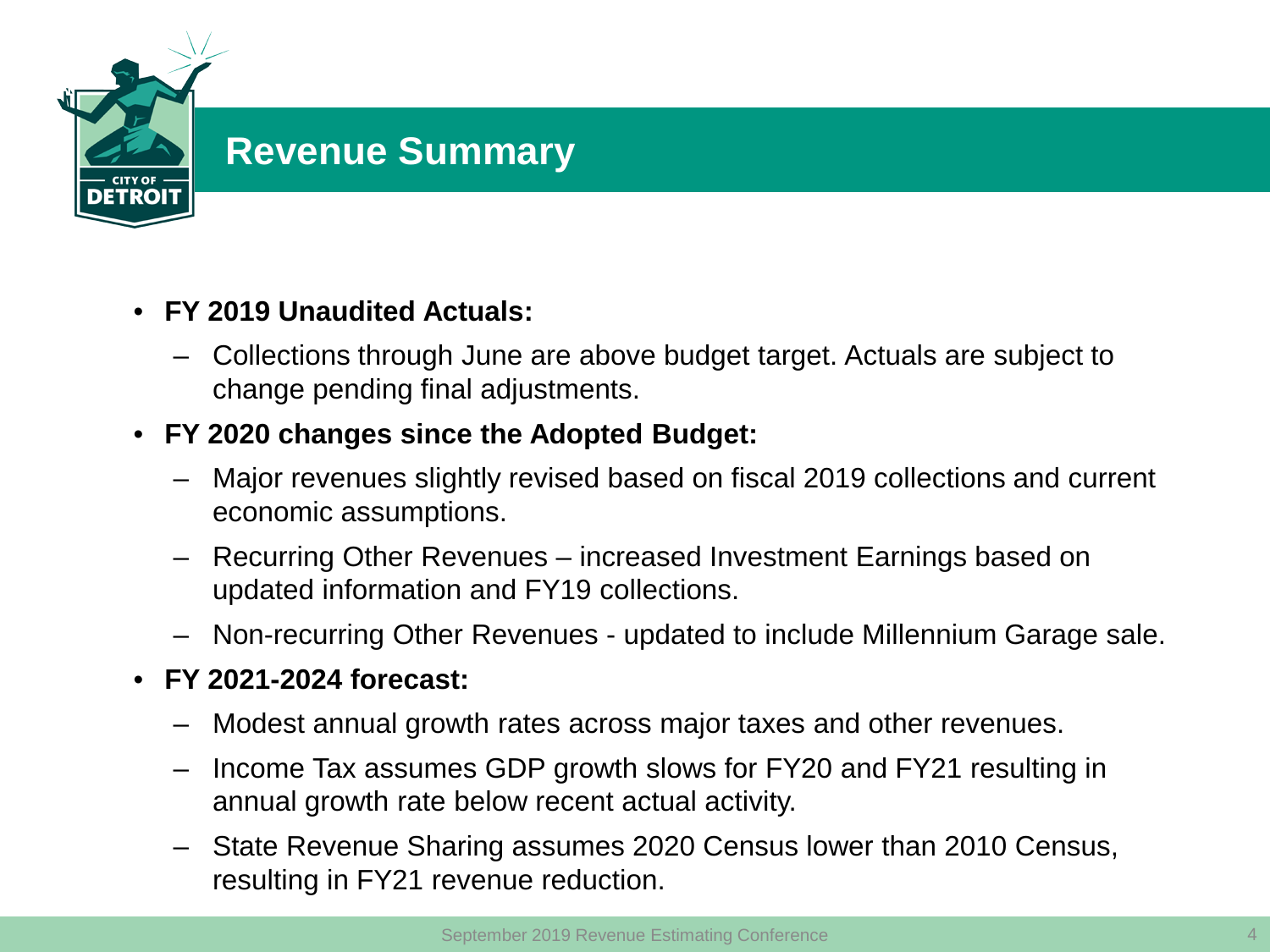

# **Proposed Revenue Estimates**



**The 5 major revenues comprise nearly 80% of total General Fund revenue.**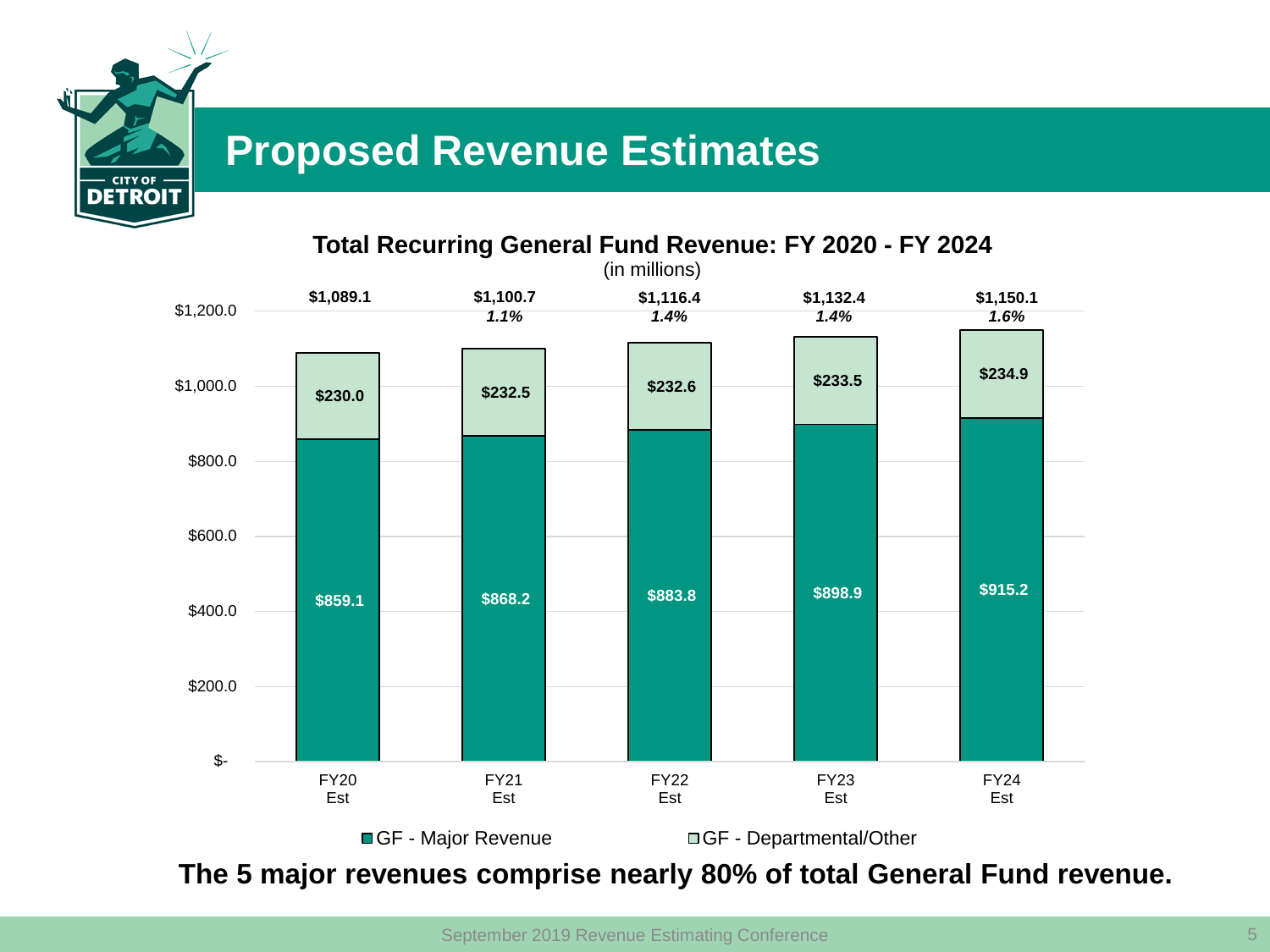

# **Major Revenues**

#### **Recurring Major Tax Revenue History and Projection: FY 2018 - FY 2024**

(in millions)



September 2019 Revenue Estimating Conference 6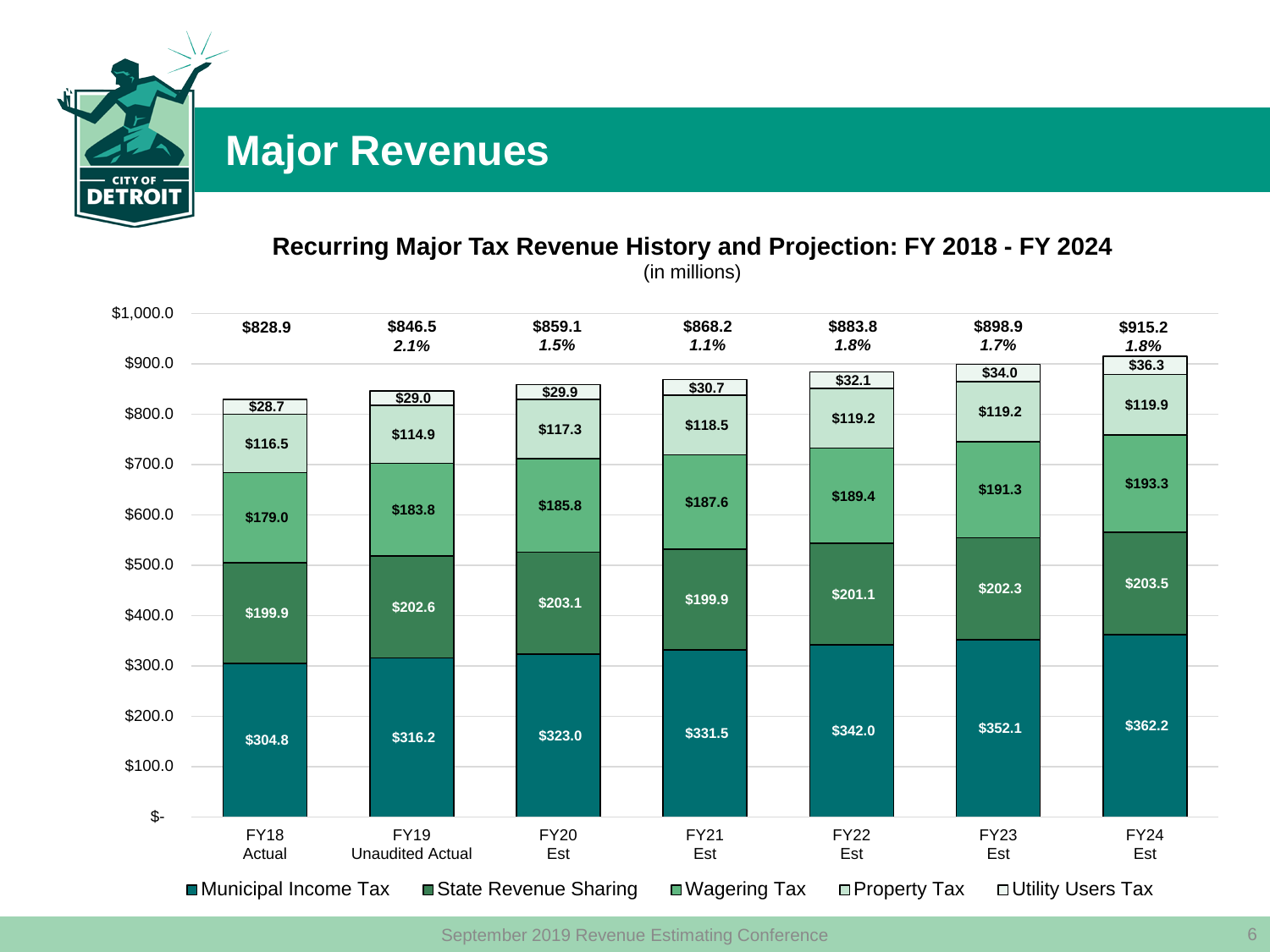

# **Income Tax**



#### **Recurring Municipal Income Tax**

September 2019 Revenue Estimating Conference 7 (2012) 2014 7 (2013) 2014 7 (2014) 2014 7 (2014) 2014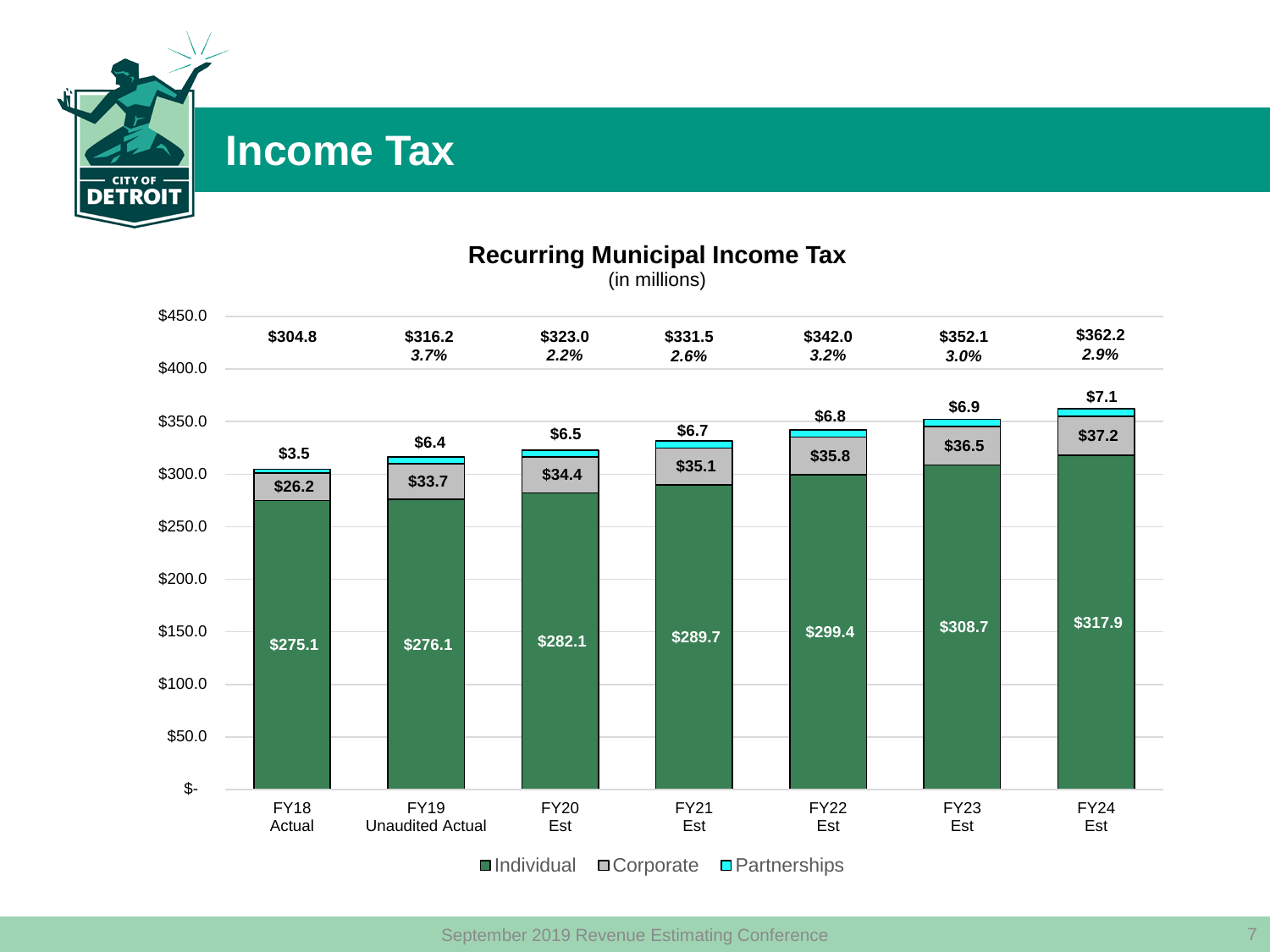

# **Income Tax Highlights**

## **Tax Structure**

- 2.4% Resident individuals working in and outside the city
- 1.2% Non-resident individuals working in the city
- 2.0% Corporate and Partnerships

## **Forecast Assumptions**

- Growth is driven by movements in employment and wages.
- Incorporates US GDP growth slowdown (1.7% in FY 2020 and 1.4% in FY 2021).
- Significant corporate tax growth observed in past 2 years.
- Does not include potential upside from new development projects.
- Does not include potential upside from improved compliance efforts.
- Activity identified as non-recurring in corporate, partnership, and assessment tax collections are removed from the forecasted base.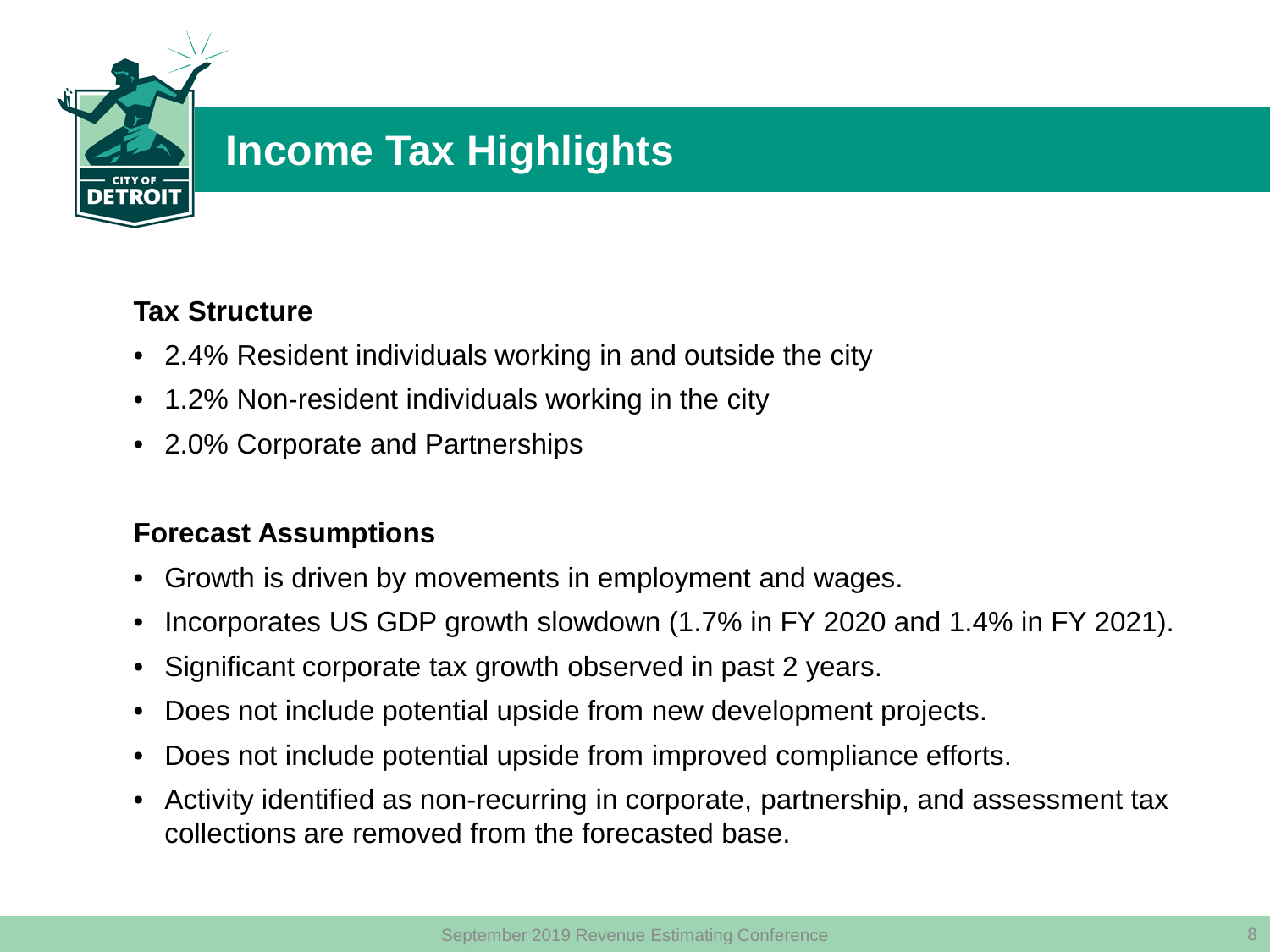

# **Property Tax**



**Property Tax** (in millions)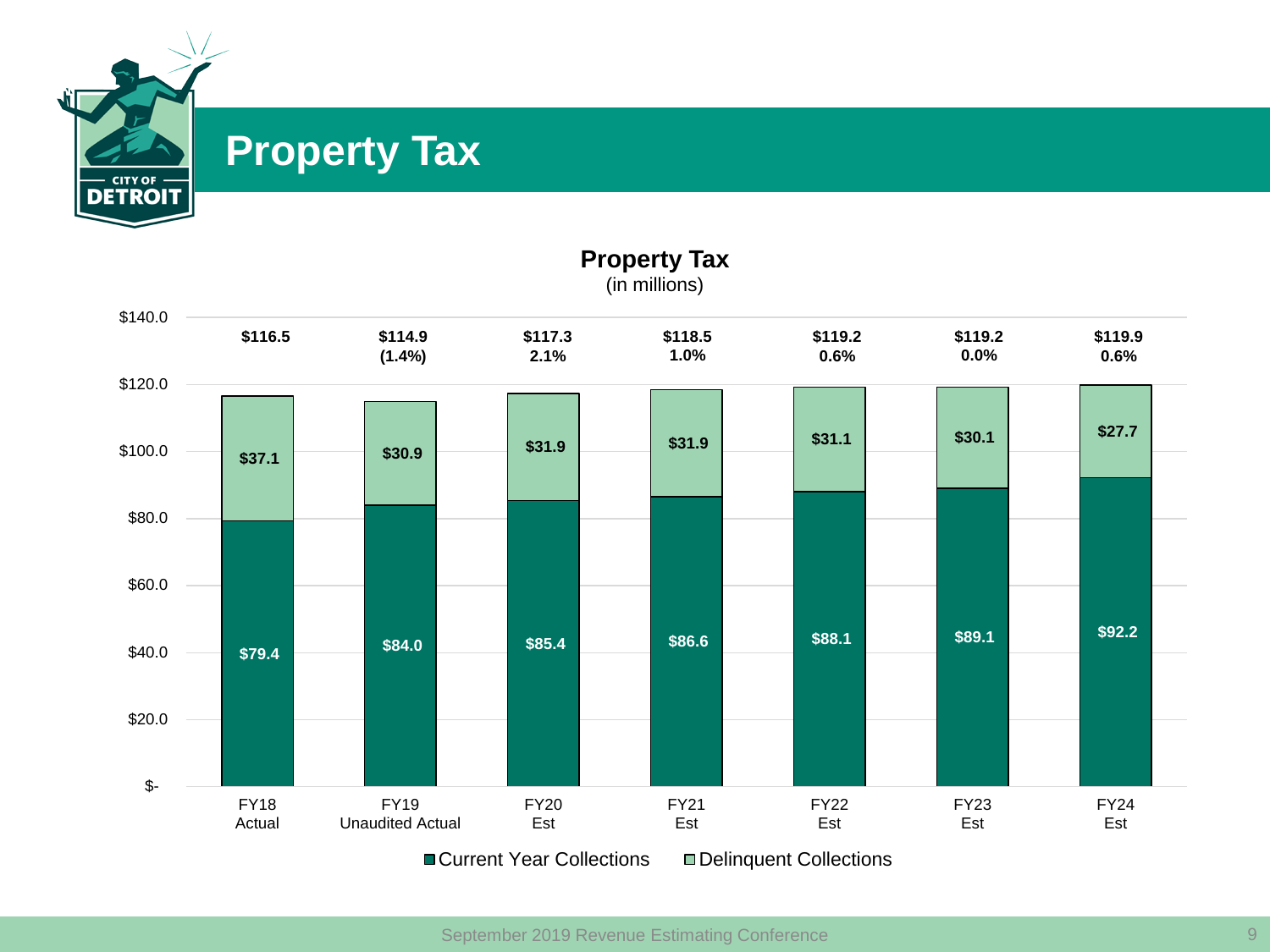

# **Property Tax Highlights**

## **Tax Structure**

- Ad valorem taxes on real and personal property at 19.952 mills
- Comprised of current year and prior-year delinquent taxes less tax capture distributions.

## **Forecast Assumptions**

- Taxable value growth is driven by U.S. CPI inflation (Proposal A tax limitation). Industrial personal property phases out per State law.
- Includes schedule of Renaissance Zone properties' phase out to full ad valorem.
- FY 2019 collection rate (83.61%) is held constant throughout the forecast.
- Forecast does not include additions to the tax base or uncapping of taxable value.
- Delinquent roll base and forecast includes delinquent property taxes, interest, penalty, and administrative fees.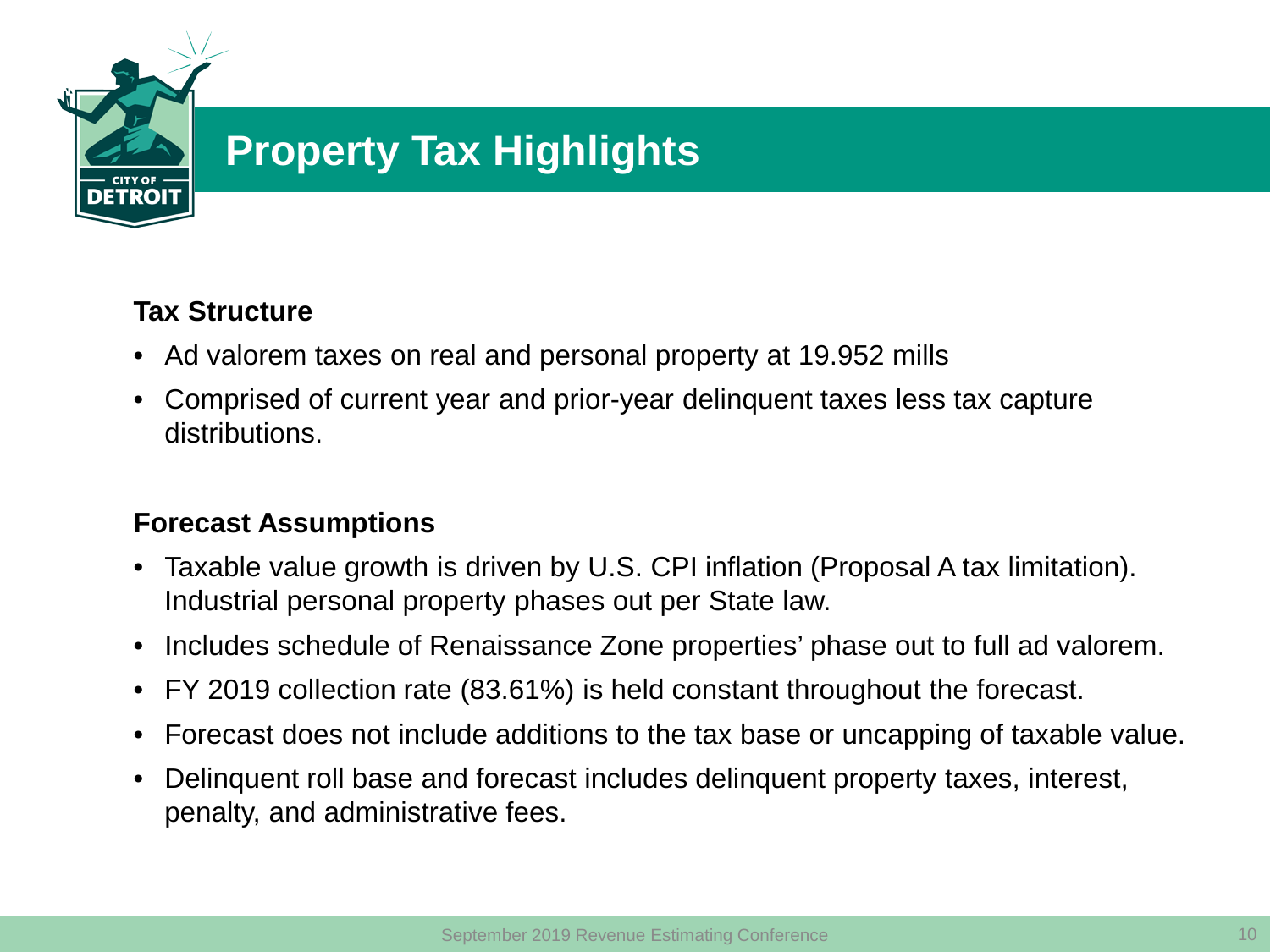

# **State Revenue Sharing**



September 2019 Revenue Estimating Conference 11 11 11 12 13 14 15 16 17 18 18 19 19 19 19 19 19 19 11 11 12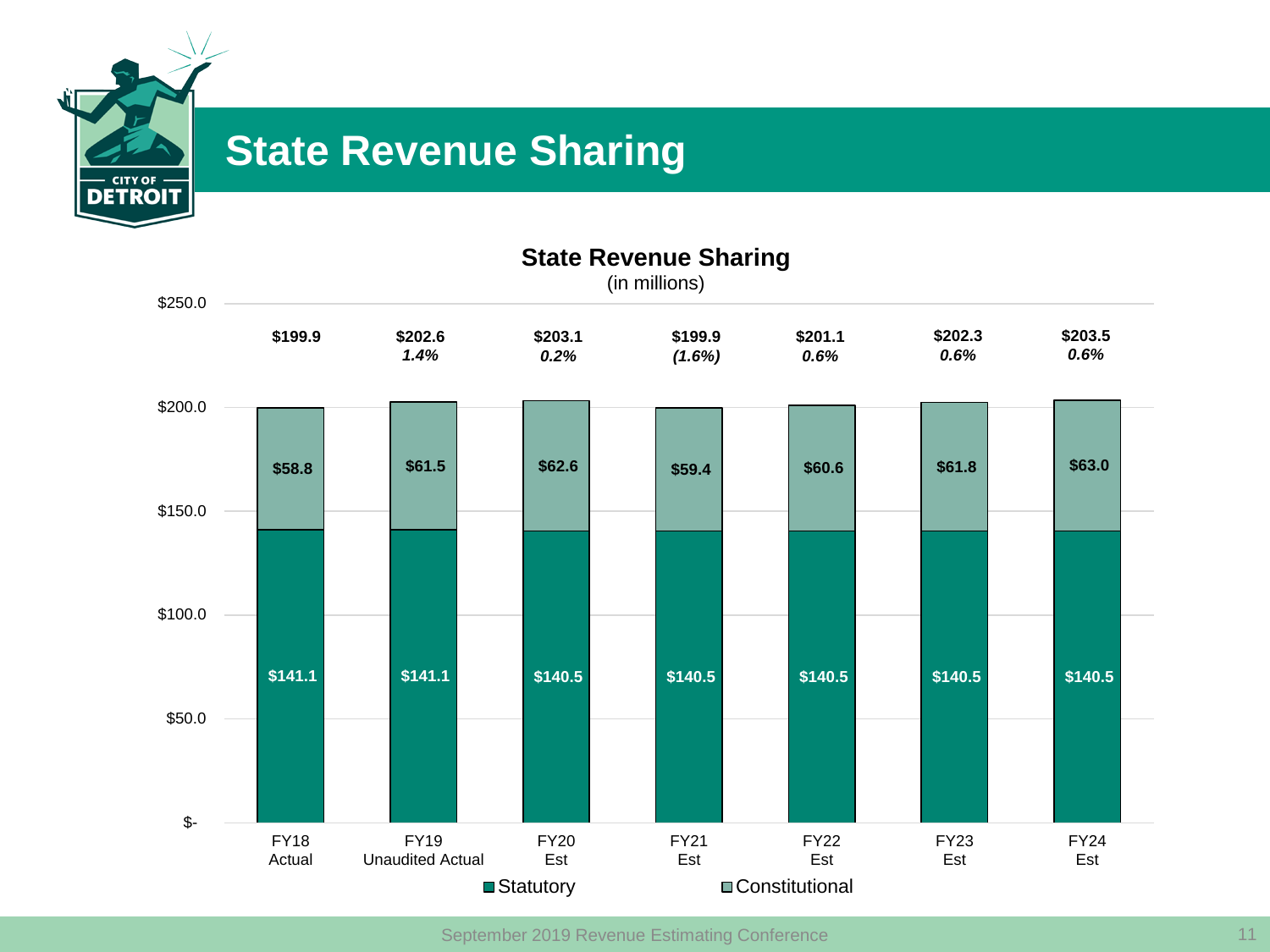

# **State Revenue Sharing Highlights**

## **Tax Structure**

- Constitutional share (30%): State sales tax collections (15% of 4% portion) allocated based on population as of the latest Census.
- Statutory share (70%): Set annually via the State budget.

#### **Forecast Assumptions**

- Statutory share is held flat, assuming no annual changes to State budget allocation. FY 2018 and FY 2019 include \$600k supplemental appropriation.
- FY 2021 Constitutional share decline based on assumed 2020 Census population reduction compared to 2010 Census.
- FY 2020 amount based on State documentation, sales tax growth forecast slightly below State's May forecast.
- Does not include the increase in statutory share proposed in the Governor's budget (pending adopting of State budget).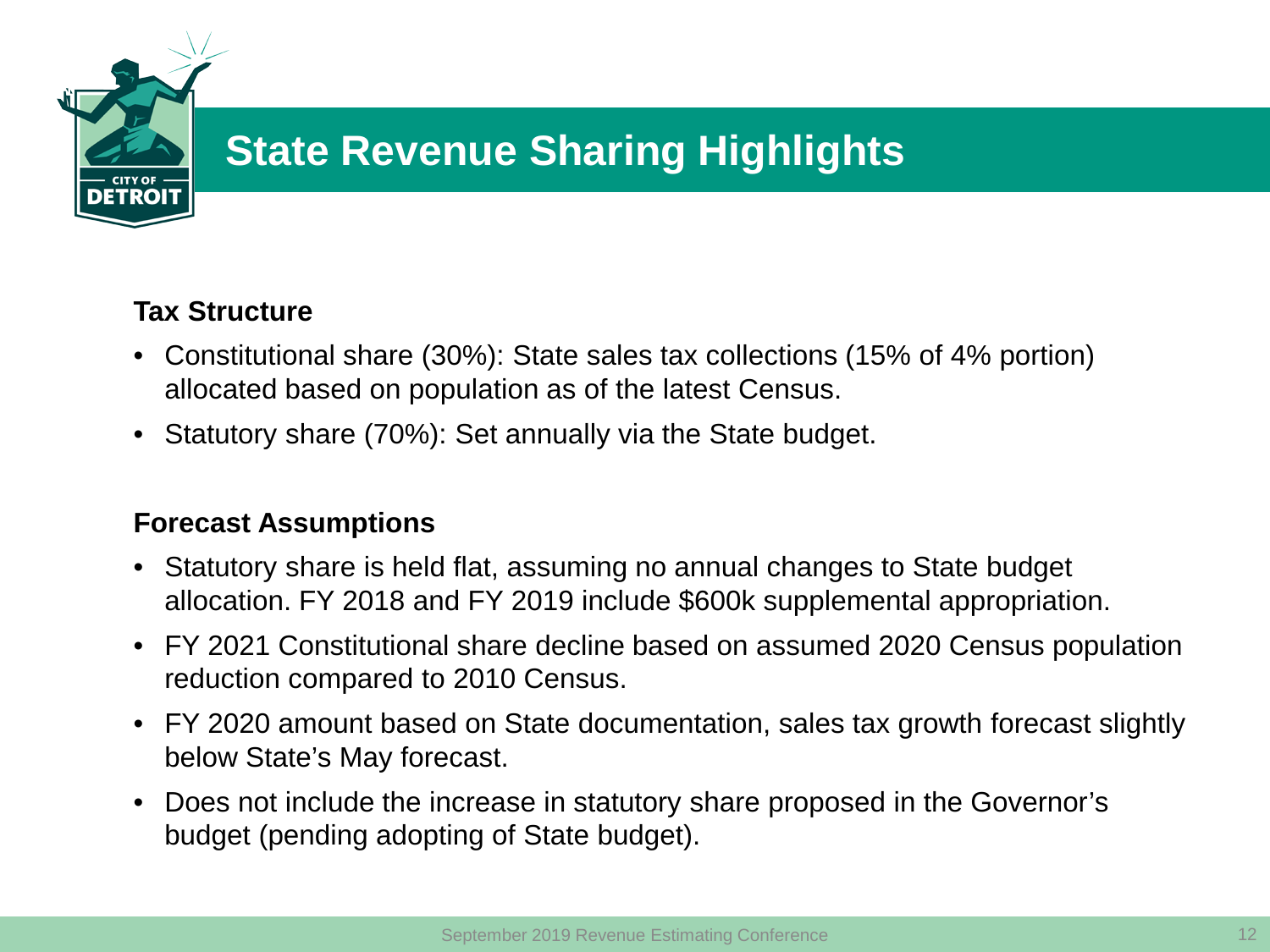

# **Wagering Tax**

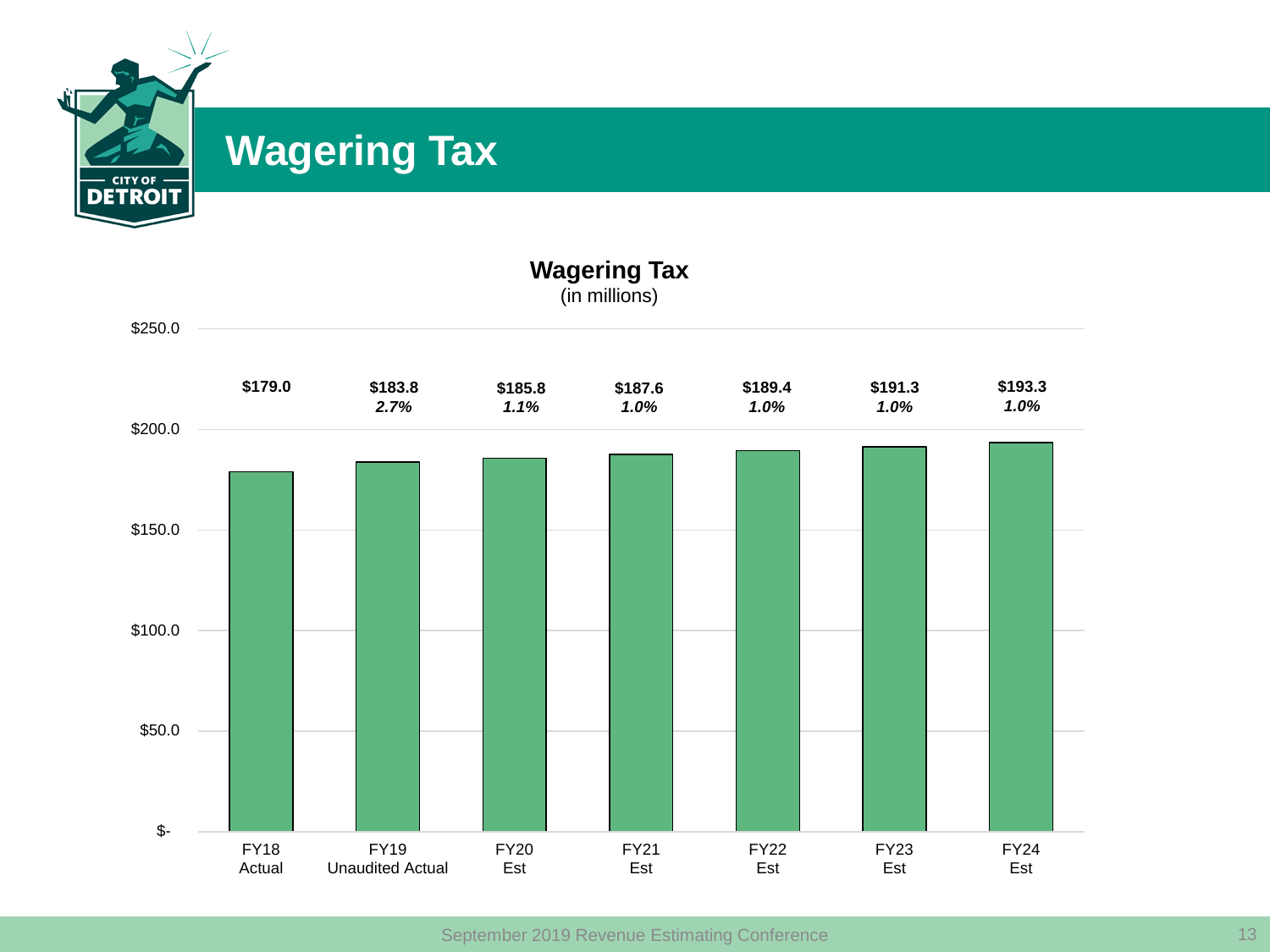

# **Wagering Tax Highlights**

## **Tax Structure**

- Tax on adjusted growth receipts applied to the three casinos operating in Detroit.
- 11.9% tax rate (10.9% State law, 1% per casinos development agreements).
- Supplemental 1% tax if a casino's gross receipts exceed \$400 million.
- Municipal service fee 1.25% of gross receipts or \$4 million, whichever is greater (included separately in "Other Revenues")

## **Forecast Assumptions**

- 1% annual growth rate from FY 2020 2024.
- Forecast years do not include impact of proposed legislation for online gaming or sports betting.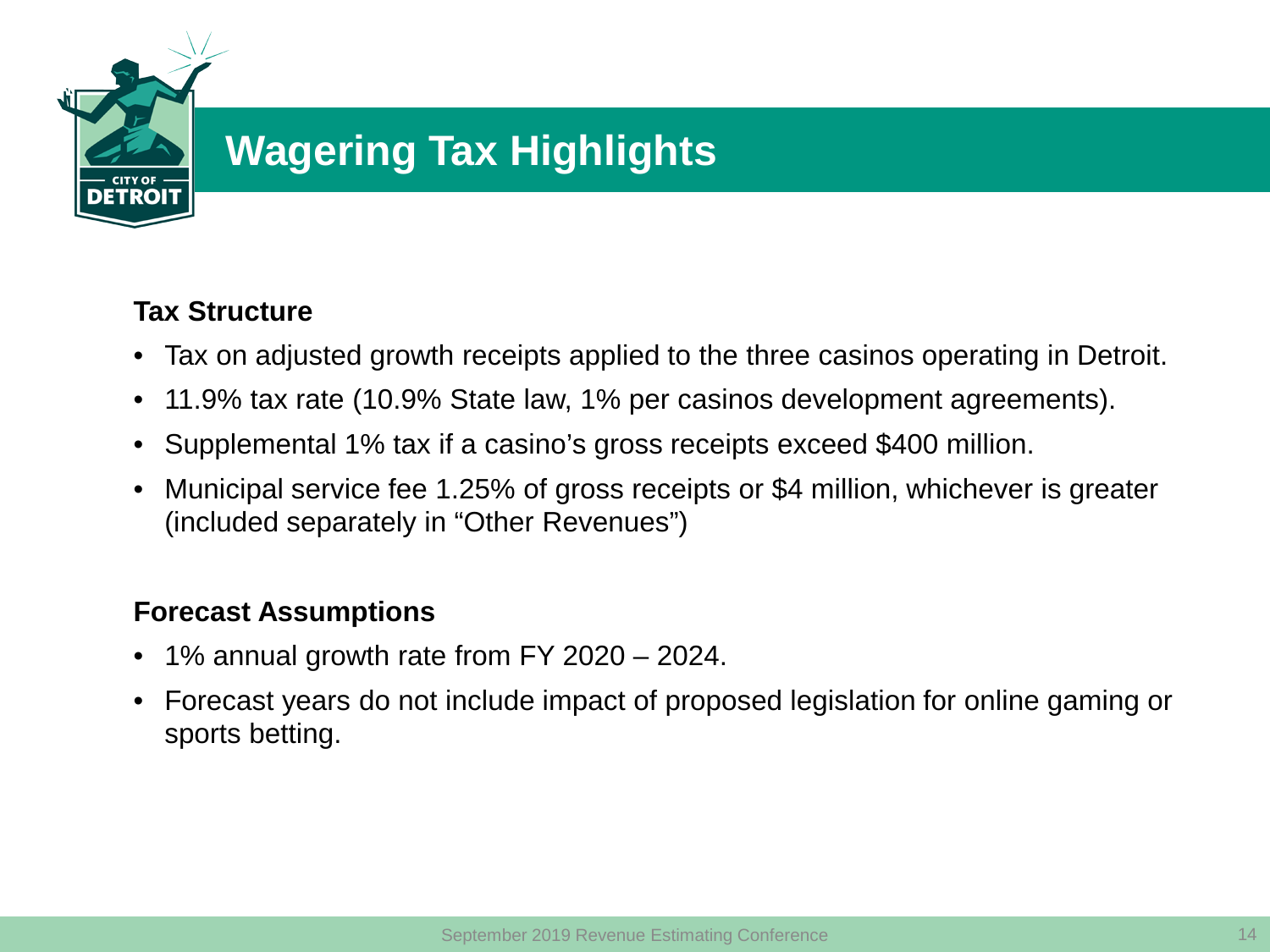

# **Utility Users Tax**



**Utility Users Tax** (in millions)

## **Tax Structure Tax** Structure **Tax Structure Tax Structure**

5% tax on consumption of electricity, gas, steam, and telephone services.

## **Forecast Assumptions**

General Fund growth is driven by household unit growth and projected gas and electricity prices.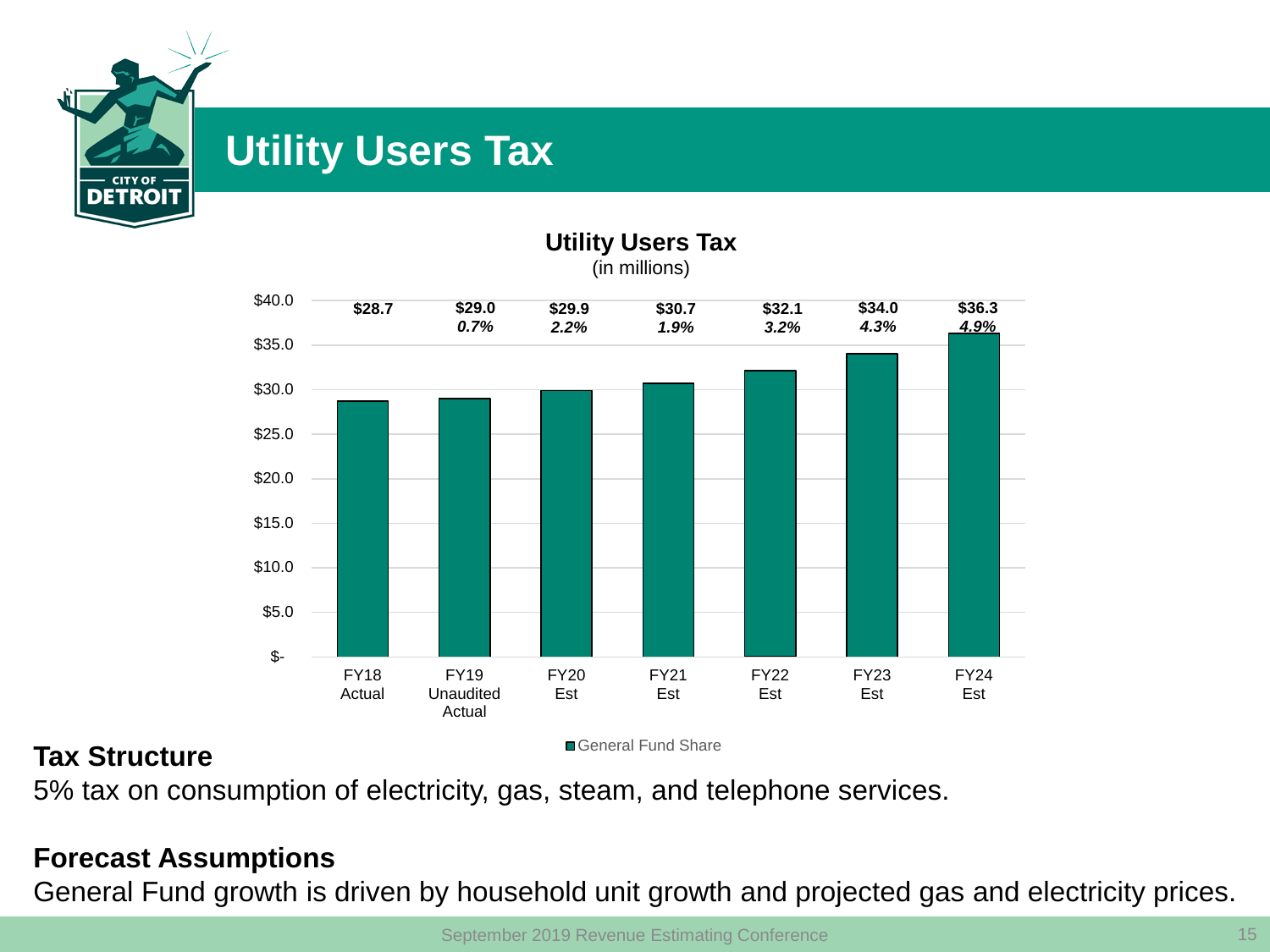

# **Departmental and Other GF Revenues**

#### **Recurring Departmental/Other General Fund Revenues**

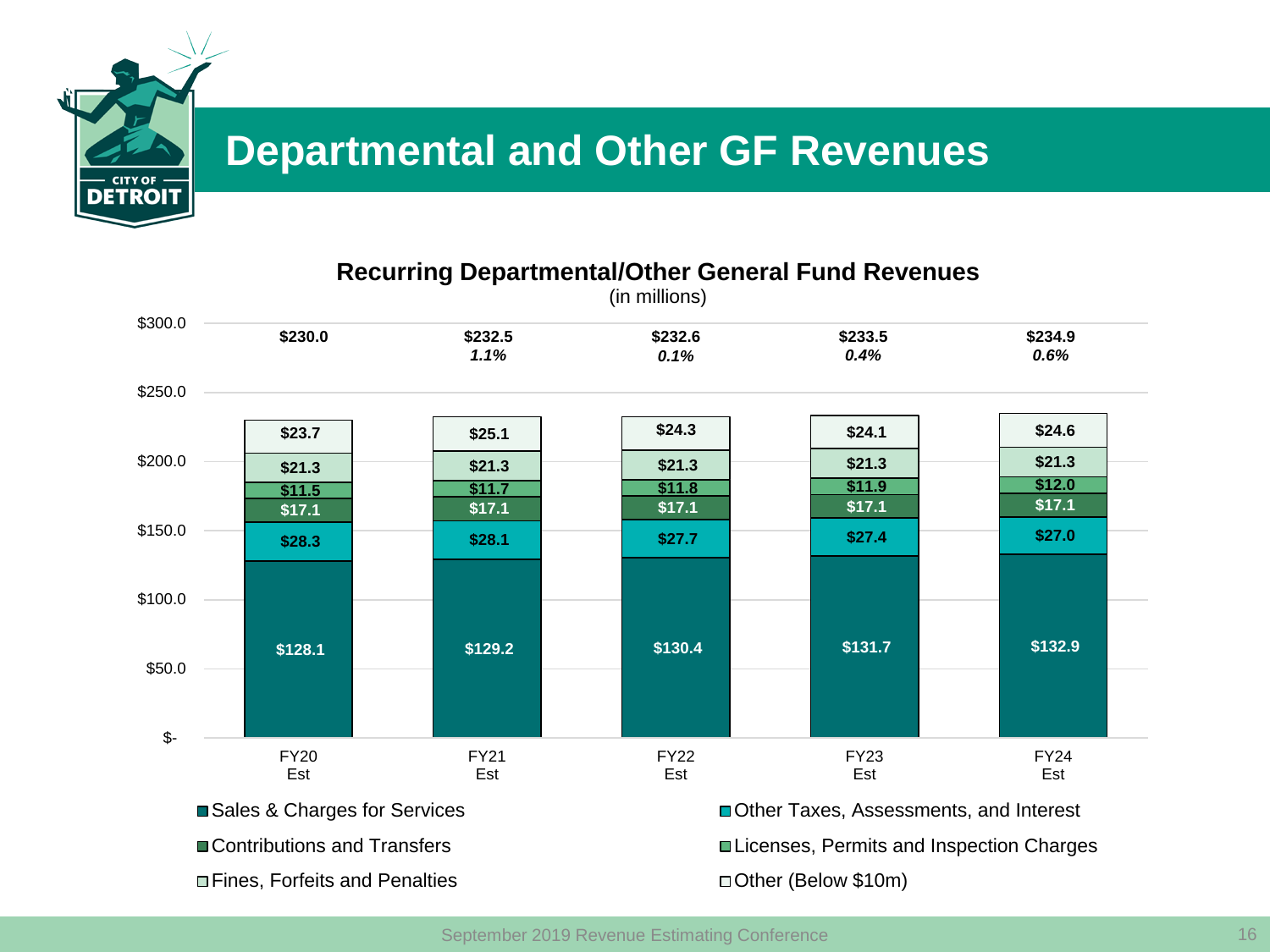

# **Departmental and Other GF Revenues Highlights**

#### **Significant Departmental Revenues**

- **License, Permits and Inspection Charges:** BSEED (Business Licenses), Public Works (Street Use Permits and Construction Inspection Charges), Fire Department (Safety Inspection Charges)
- **Fines, Forfeits and Penalties:** Parking fines and 36th District Court
- **Sales & Charges for Services:** Fire (EMS Service Fee), Health (Inspection Charges), BSEED and Administrative Hearing (Blight Tickets), Court fees
- Also includes departmental salary reimbursements, and enterprise fund contributions, and earnings on investments.

**Does not include revenues from initiatives not yet implemented or in early stages, such as EMS billing improvements, new parking initiatives, and other revenue optimization efforts.**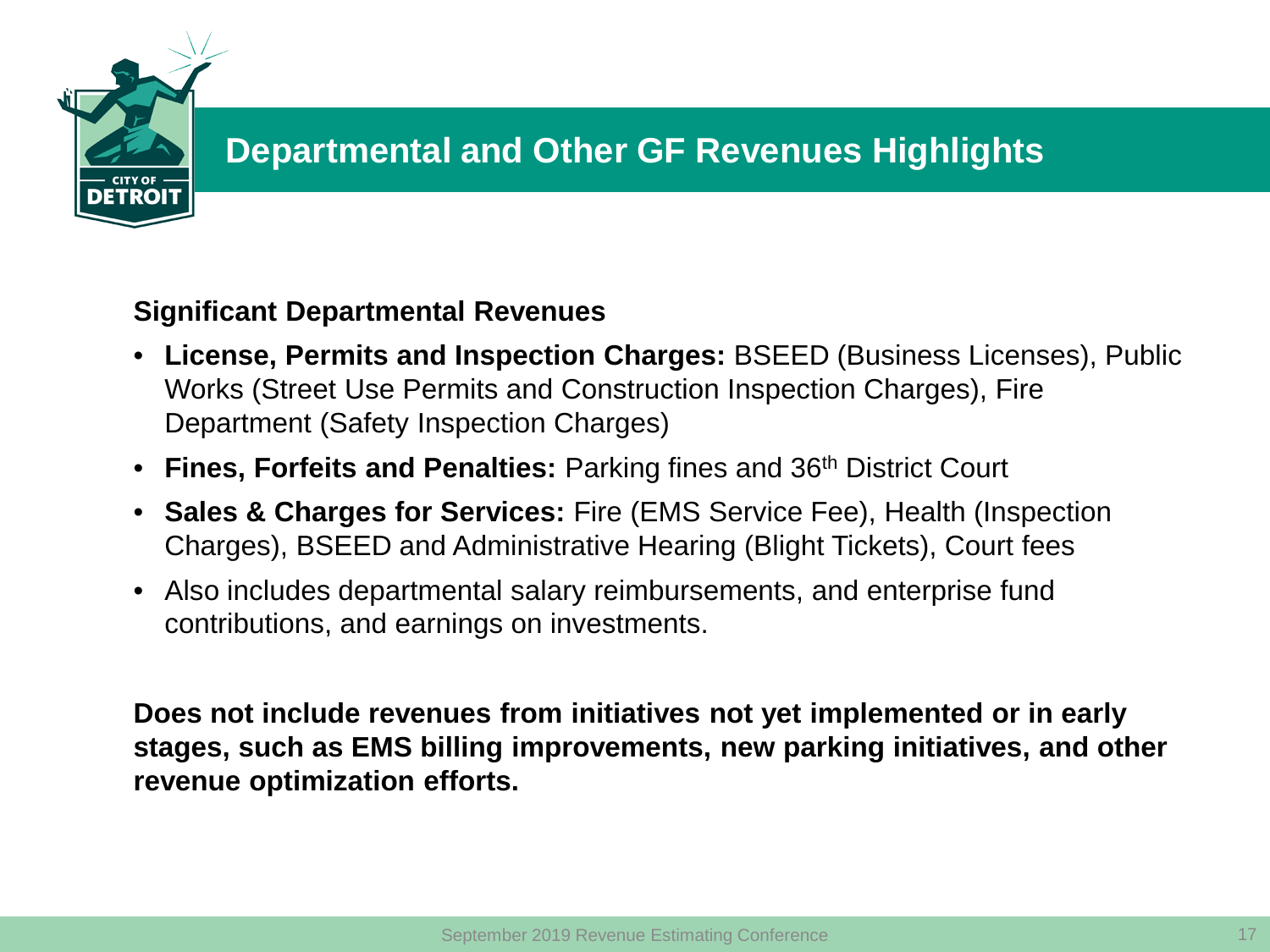# **Investment Earnings History FY14- FY20**

**ITY OF** 

**Investment Earnings** (in thousands)



- In FY19, City investment portfolio was expanded to include more General Fund dollars than in prior-years.
- FY20 assumes full phase-in of investable cash, with consistent levels anticipated through FY21-24.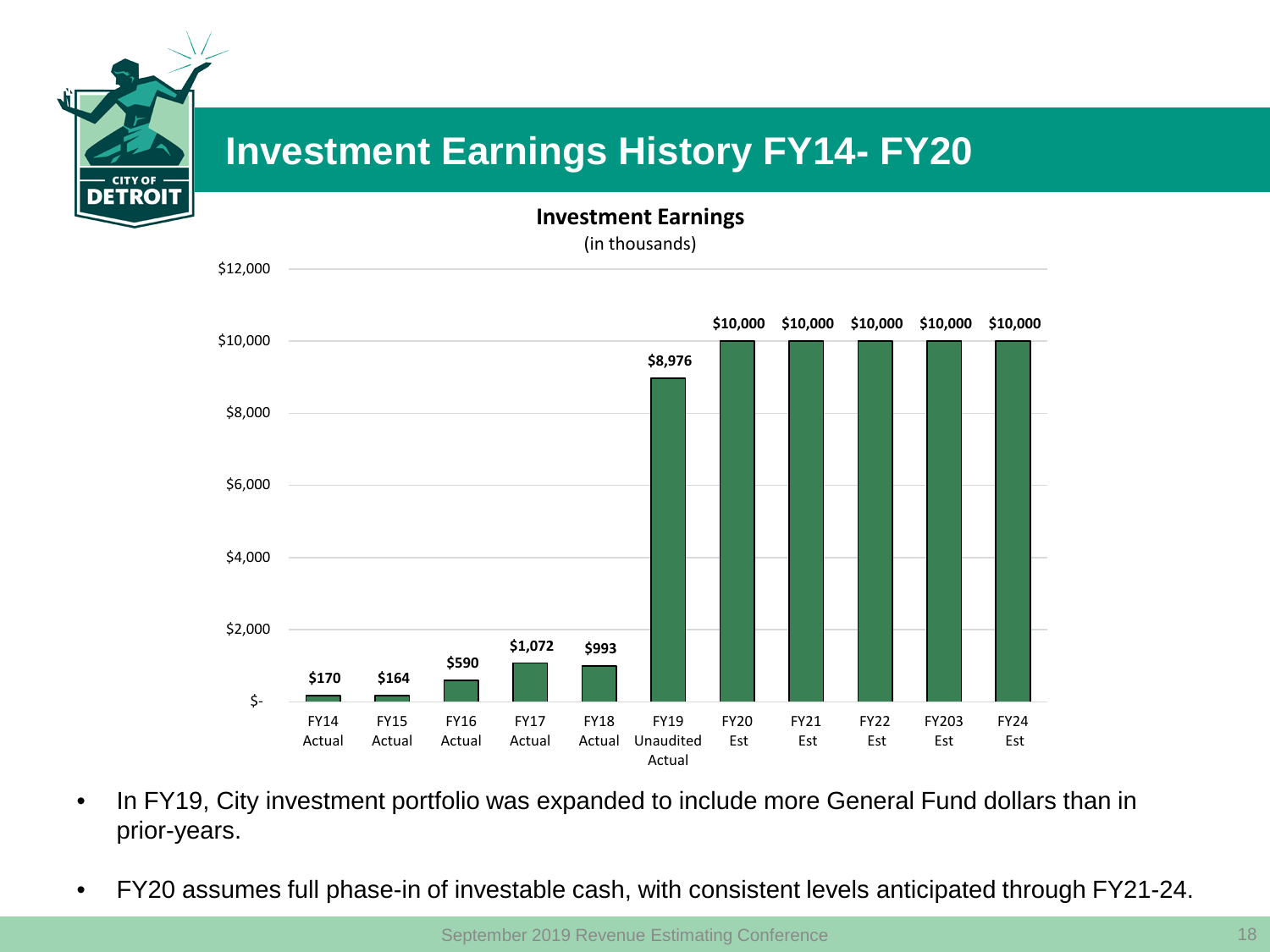

# **Non-General Fund Revenues**

**Non-General Fund Revenue Estimates: FY 2020 - FY 2024**

(in millions)

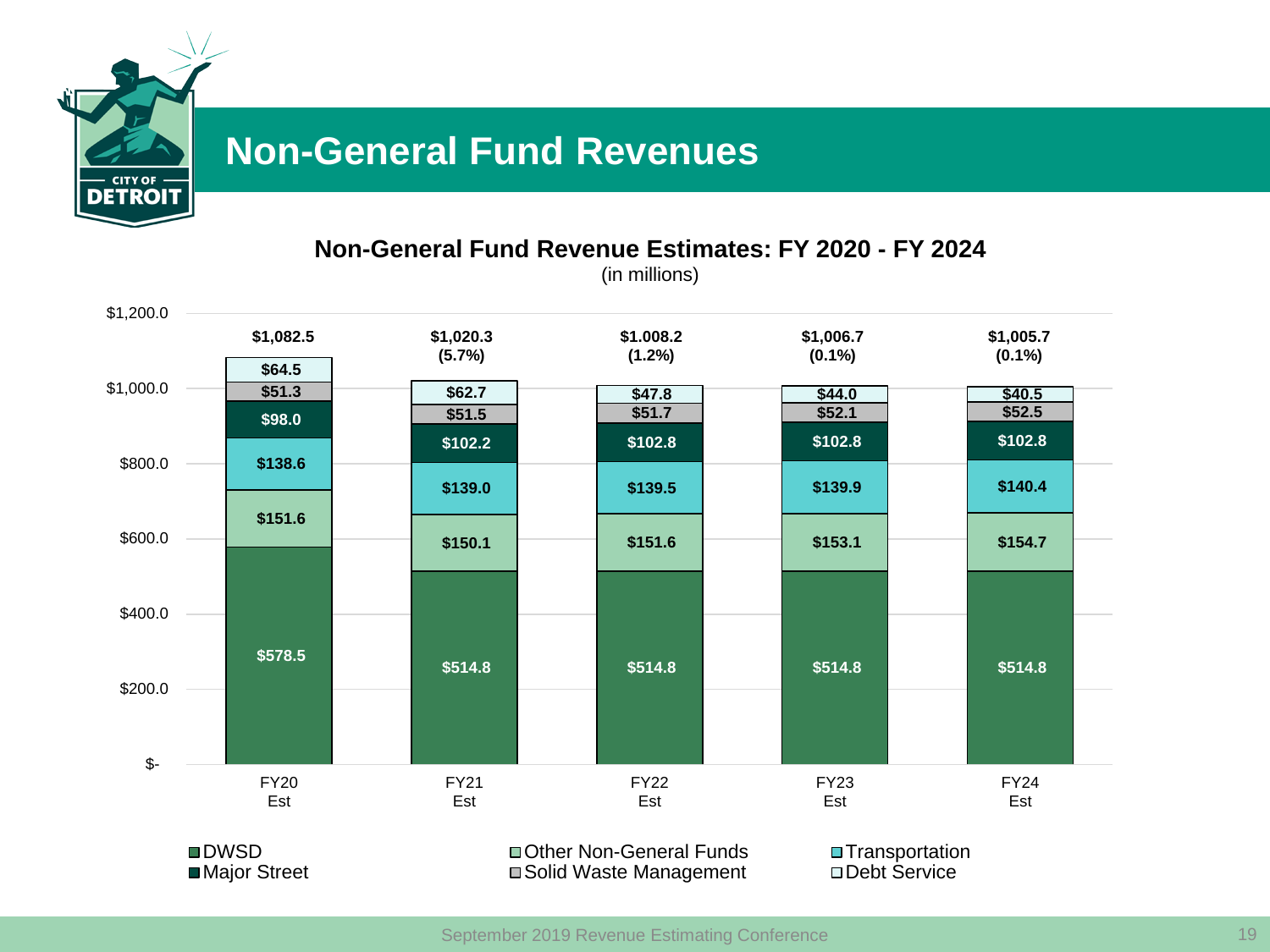

# **Budget Reserve (Rainy Day Fund) Summary**

- State law requires the City of Detroit to maintain a general reserve fund no less than 5% of the projected expenditures for the fiscal year.
- The FY 2020 Adopted Budget assumes an ending budget reserve balance of \$107.3m, or nearly 10% of projected expenditures.
- Additional budget reserves allow the City to better manage economic and revenue risks.

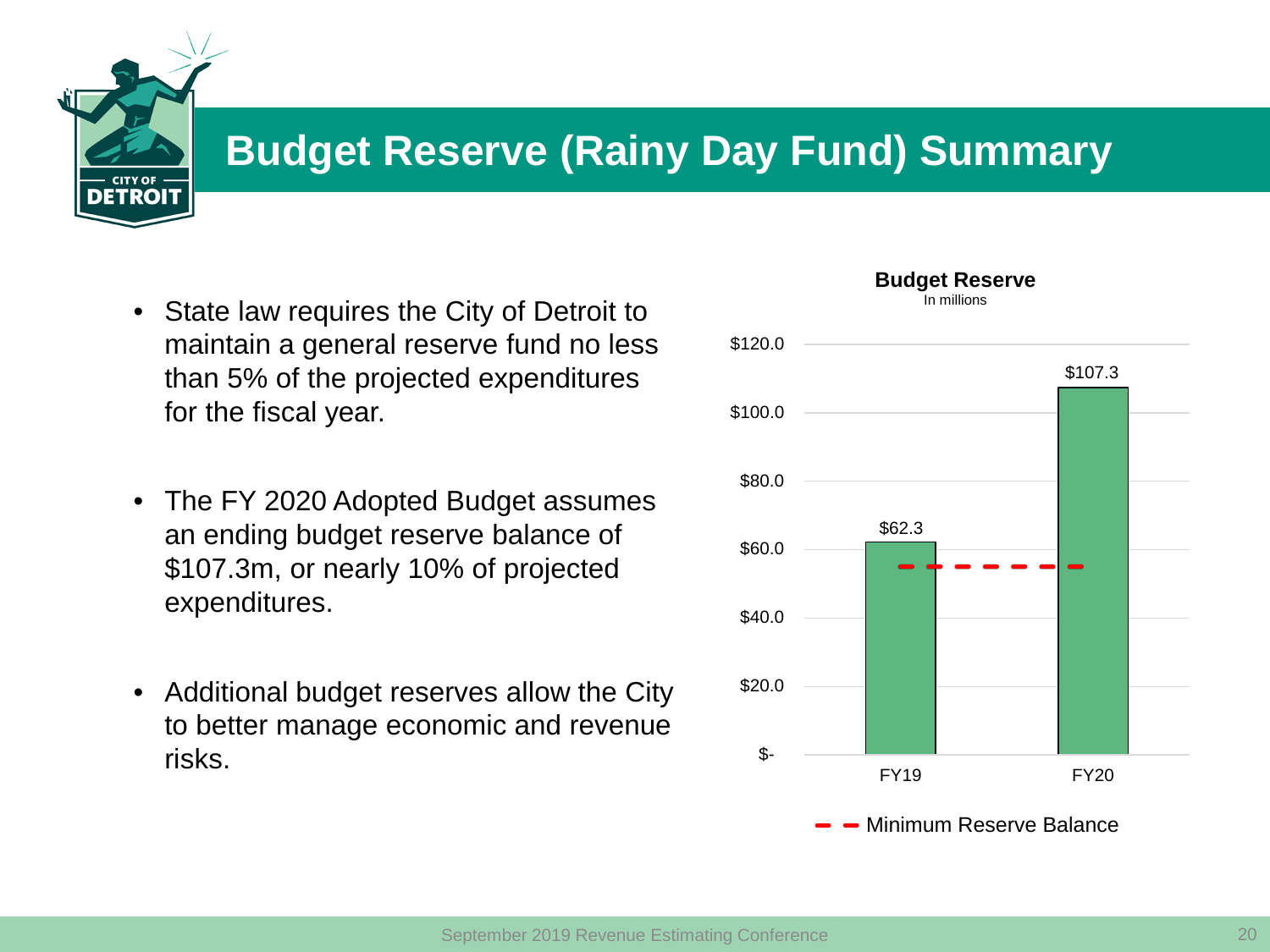

# **Risks and Opportunities**

## **Risks**

- Adverse changes in economic / demographic trends
- Adverse federal / state policy actions (tax and budget policy, local limitations)
- Increased competition in gaming and risks of past trends not continuing
- Adverse changes in property tax foreclosure activity
- Property Tax appeals

## **Potential Opportunities**

- Revenue gains from development projects throughout the city
- State-shared taxes on recreational marijuana sales
- Tax collection improvements
- Departmental revenue optimization efforts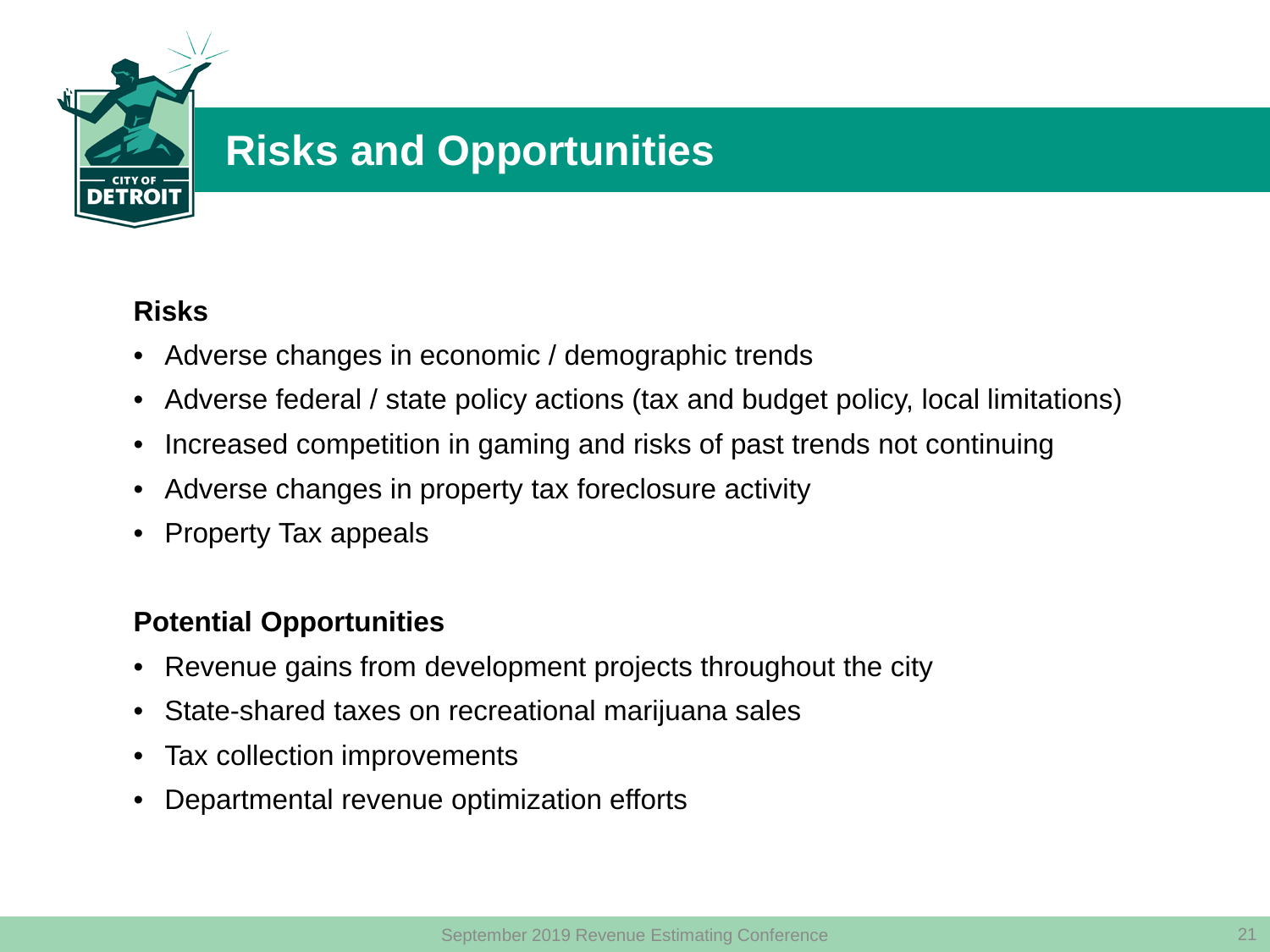

# **Appendix – Employment History**

## **Labor Force and Employment of Detroit\***

| <b>Calendar Year</b> | <b>Employed</b> | <b>Unemployed</b> | <b>Labor Force</b> | <b>Unemployment</b><br>Rate |  |  |
|----------------------|-----------------|-------------------|--------------------|-----------------------------|--|--|
| 2009                 | 283,041         | 94,787            | 377,828            | 25.1%                       |  |  |
| 2010                 | 208,289         | 68,596            | 276,885            | 24.8%                       |  |  |
| 2011                 | 206,226         | 55,117            | 261,343            | 21.1%                       |  |  |
| 2012                 | 208,119         | 49,611            | 257,730            | 19.2%                       |  |  |
| 2013                 | 208,943         | 48,765            | 257,708            | 18.9%                       |  |  |
| 2014                 | 209,701         | 40,275            | 249,976            | 16.1%                       |  |  |
| 2015                 | 212,953         | 28,514            | 241,467            | 11.8%                       |  |  |
| 2016                 | 219,906         | 26,420            | 246,326            | 10.7%                       |  |  |
| 2017                 | 224,958         | 23,112            | 248,070            | 9.3%                        |  |  |
| 2018                 | 226,431         | 22,112            | 248,543            | 8.9%                        |  |  |
| 2019 (YTD)           | 229,082         | 22,879            | 251,962            | 9.1%                        |  |  |

**\***Source: U.S. Bureau of Labor Statistics, Local Area Unemployment Statistics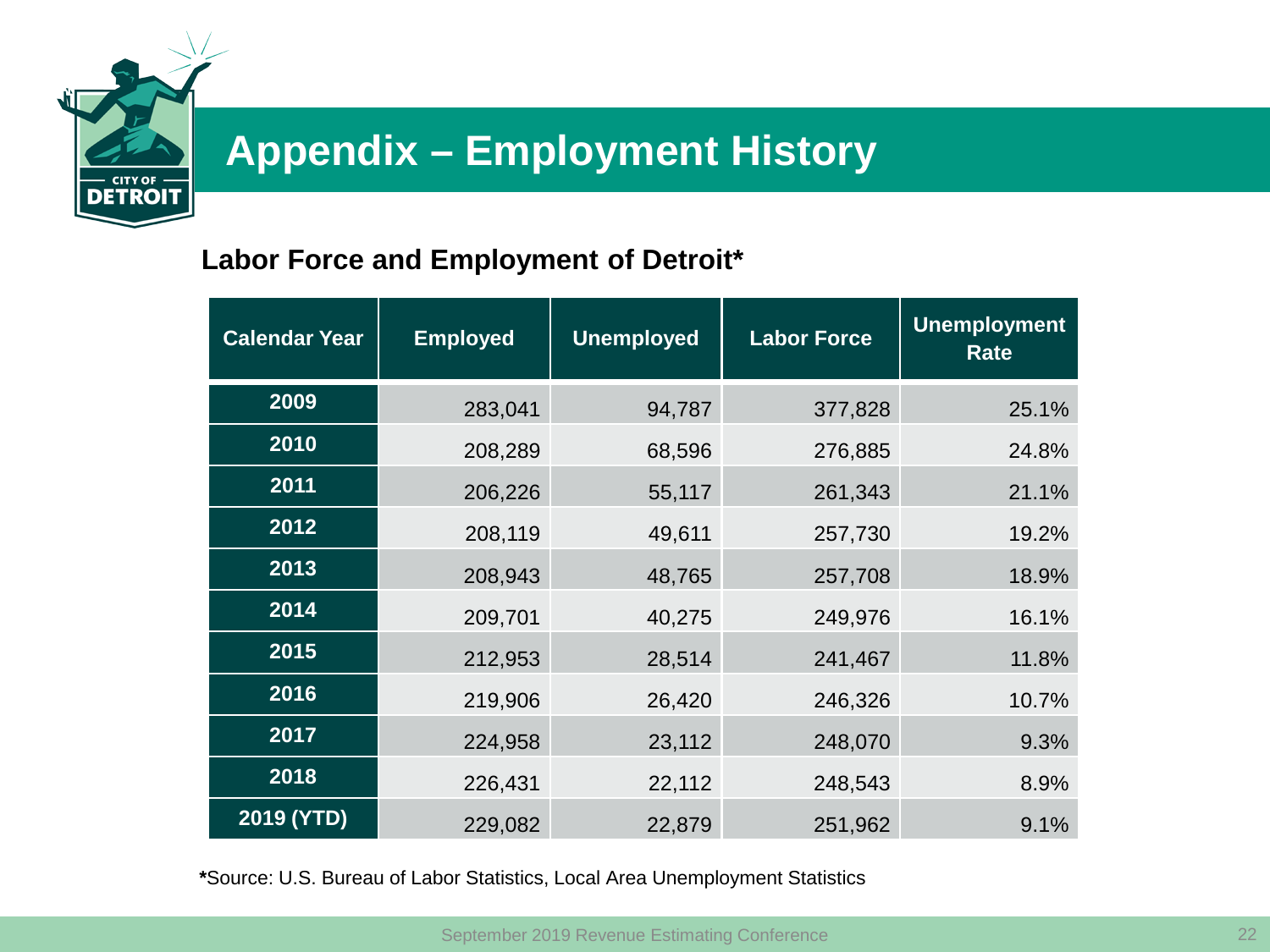

# **Appendix – Economic Drivers Summary**

## **Forecasted Economic Inputs by Fiscal Year**

| <b>Major Revenue</b>                  | <b>Economic Input</b>                                 | <b>FY2020</b> | <b>FY2021</b> | <b>FY2022</b> | <b>FY2023</b> | <b>FY2024</b> |
|---------------------------------------|-------------------------------------------------------|---------------|---------------|---------------|---------------|---------------|
|                                       | Resident<br>Employment<br>Growth<br>(Census/LAUS)     | 0.85%         | 0.94%         | 1.42%         | 1.13%         | 1.08%         |
| <b>Municipal</b><br><b>Income Tax</b> | Non Resident<br>Employment<br>Growth<br>(Census/LAUS) | 0.54%         | 0.87%         | 1.35%         | 1.04%         | 0.97%         |
|                                       | <b>Annual Wage</b><br>Growth (QCEW)                   | 1.68%         | 1.78%         | 1.91%         | 1.96%         | 1.88%         |
|                                       | Corporate                                             | 2.0%          | 2.0%          | 2.0%          | 2.0%          | 2.0%          |
| <b>Property Tax</b>                   | U.S. CPI-U*                                           | 2.4%          | 2.6%          | 2.6%          | 2.5%          | 2.5%          |

\* FY 2020 uses the US Consumer Price Index figure stated by the State Tax Commission, FY 2021- 2024 uses the US Consumer Price Index forecasted by the Congressional Budget Office (See Slide 25 for expanded data source references)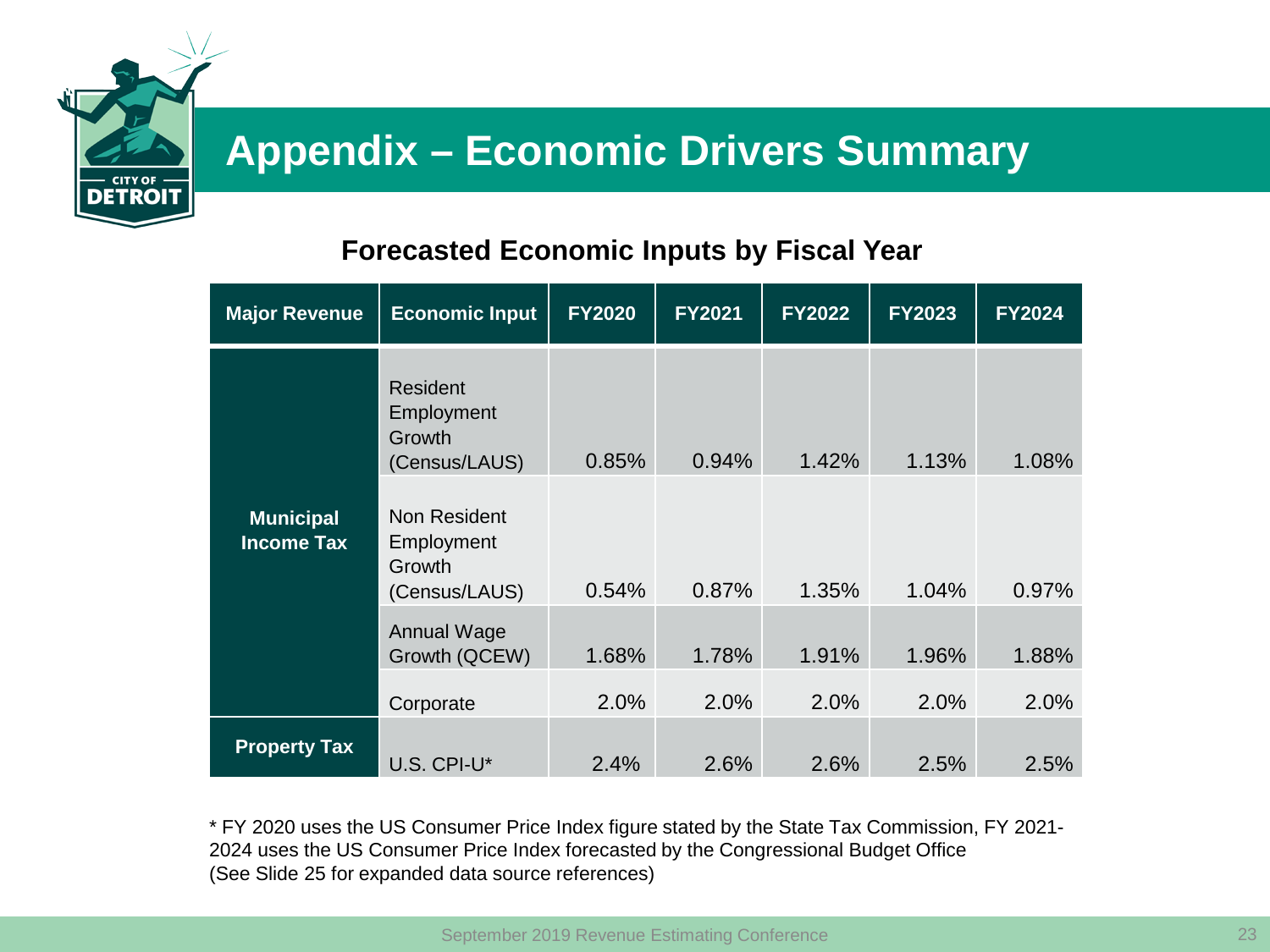

# **Appendix – Economic Drivers Summary**

## **Forecasted Economic Inputs by Fiscal Year**

| <b>Major Revenue</b>                   | <b>Economic Input</b>                                                   | <b>FY2020</b> | <b>FY2021</b> | <b>FY2022</b> | <b>FY2023</b> | FY 2024 |
|----------------------------------------|-------------------------------------------------------------------------|---------------|---------------|---------------|---------------|---------|
|                                        | <b>State Sales Tax</b><br>Forecast                                      | 5.5%          | 2.0%          | 2.0%          | 2.0%          | 2.0%    |
| <b>State Revenue</b><br><b>Sharing</b> | <b>Decennial Census</b><br>City/State Population<br>Ratio (2010 Census) | 7.2%          | 7.2%          | 6.8%          | 6.8%          | 6.8%    |
| <b>Wagering Tax</b>                    | Average Rate of<br>Change 2010-2018<br>(MGCB)                           | 1.0%          | 1.0%          | 1.0%          | 1.0%          | 1.0%    |
|                                        | Average Household<br>Unit Growth (Census)                               | 0.24%         | 0.28%         | 0.53%         | 0.79%         | 0.78%   |
| <b>Utility Users</b><br>Tax            | <b>Weighted Forecasted</b><br><b>Natural Gas Prices</b><br>(EIA)        | 1.44%         | 0.80%         | 1.26%         | 2.03%         | 2.23%   |
|                                        | <b>Weighted Forecasted</b><br><b>Electricity Prices</b><br>(EIA)        | 0.40%         | 0.83%         | 1.49%         | 1.56%         | 1.84%   |